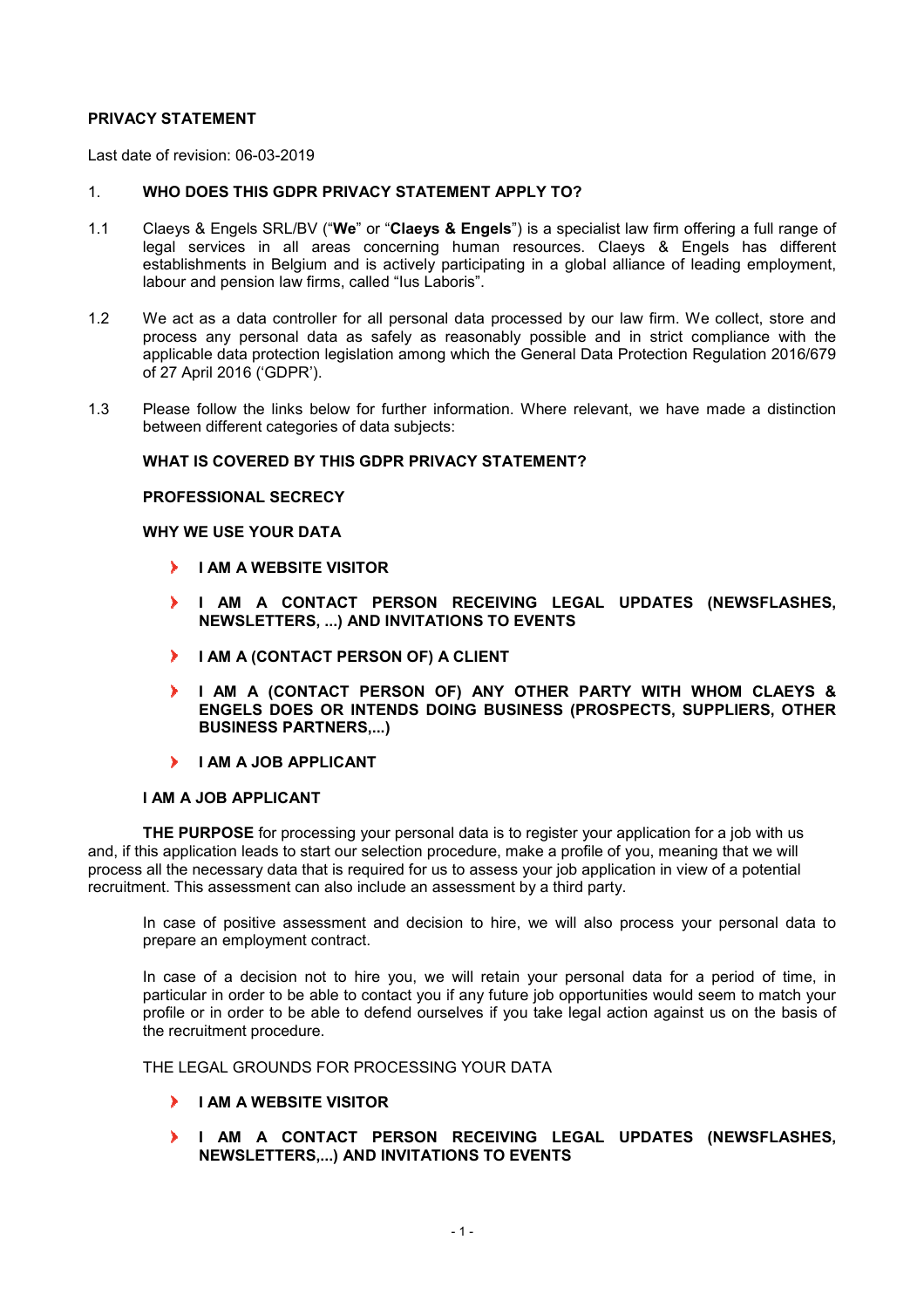$\blacktriangleright$ **I AM A (CONTACT PERSON OF) A CLIENT** 

**OR** 

**I AM A (CONTACT PERSON OF) ANY OTHER PARTY WITH WHOM CLAEYS & ENGELS DOES OR INTENDS DOING BUSINESS (PROSPECTS, SUPPLIERS, OTHER BUSINESS PARTNERS,...)** 

**I AM A JOB APPLICANT**

# **YOUR RIGHTS**

# **HOW WE OBTAIN DATA**

- **I AM A WEBSITE VISITOR**
- **I AM A CONTACT PERSON RECEIVING LEGAL UPDATES (NEWSFLASHES, NEWSLETTERS,...) AND INVITATIONS TO EVENTS**
- $\blacktriangleright$ **I AM A (CONTACT PERSON OF) A CLIENT**

**OR** 

**I AM A (CONTACT PERSON OF) ANY OTHER PARTY WITH WHOM CLAEYS & ENGELS DOES OR INTENDS DOING BUSINESS (PROSPECTS, SUPPLIERS, OTHER BUSINESS PARTNERS,...)** 

## I AM A JOB APPLICANT

## **DATA WE COLLECT**

- **I AM A WEBSITE VISITOR**
- **I AM A CONTACT PERSON RECEIVING LEGAL UPDATES (NEWSFLASHES, NEWSLETTERS, ...) AND INVITATIONS TO EVENTS**
- $\blacktriangleright$ **I AM (A CONTACT PERSON OF) A CLIENT**

**OR** 

**I AM A (CONTACT PERSON OF) ANY OTHER PARTY WITH WHOM CLAEYS & ENGELS DOES OR INTENDS DOING BUSINESS (PROSPECTS, SUPPLIERS, OTHER BUSINESS PARTNERS,...)** 

**I AM A JOB APPLICANT** 

#### **I AM A JOB APPLICANT**

1.3.1 As mentioned above, you can apply using the application form on our website.

In the context of our recruitment and selection procedure, the processing of your personal data may include the following: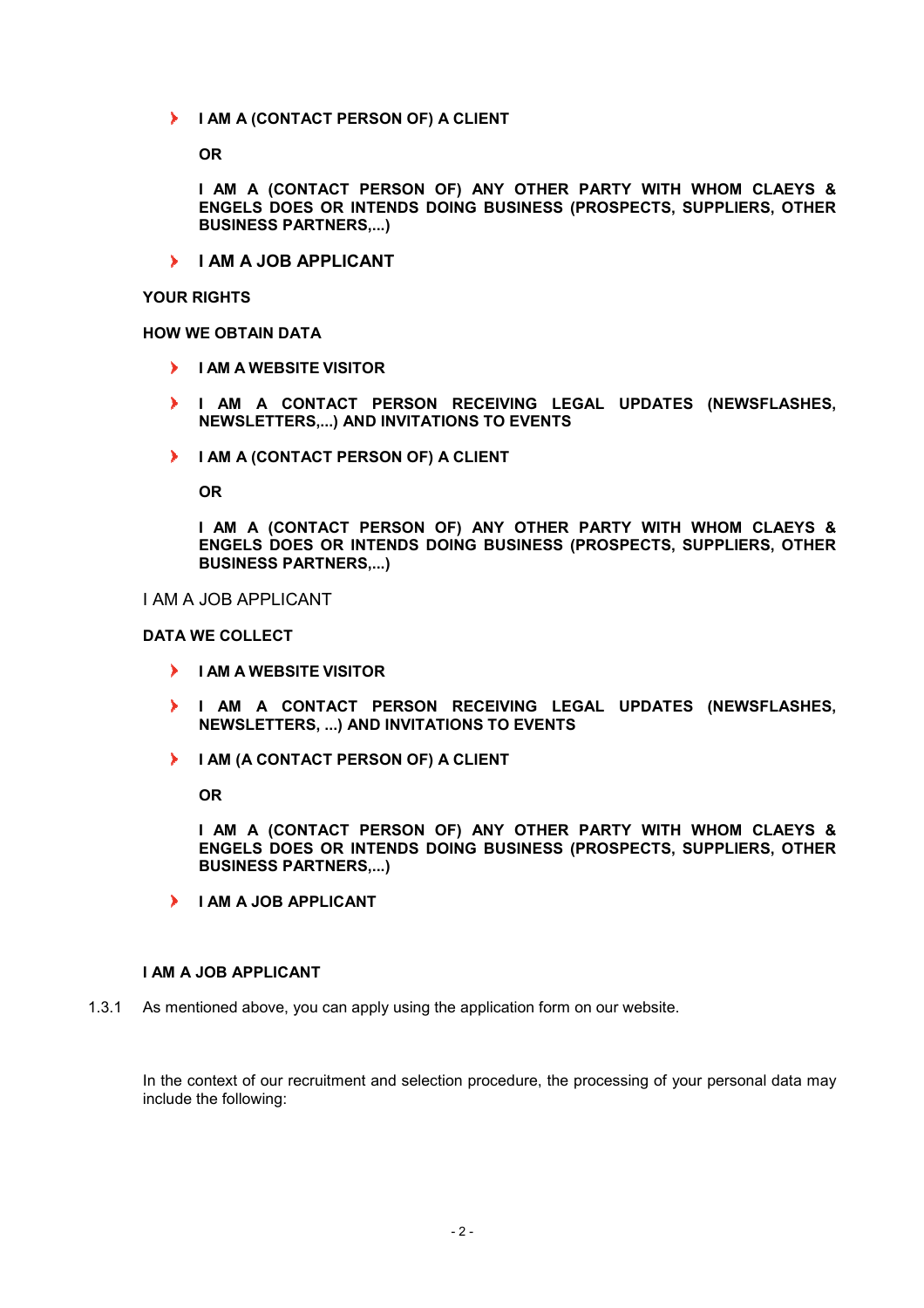- standard information related to your identity (name, family name, address, ...);
- personal data (place of birth, date of birth, nationality, gender, phone number, email address, hobbies and interests, ...);
- your picture if you provide it to us knowingly and voluntarily;
- data related to your professional experience (profile, data about your previous employers, termination of last employment and the job), including reference checks if you have provided us with references in your CV;
- data related to your education (degrees, certificates, internships, special trainings, ...);
- language skills
- if applicable, whether you possess a permit of working and/or reside in the European Economic Area (EEA);
- any other personal data that you present us with as part of your application, in your CV or cover letter, related to the exercise of the role;
- digital assessment through the internet (social media presence), insofar as this presence is open for us to see;
- any other personal data (than mentioned above) that require processing by virtue of the law.

You are not required to provide us with these data. However, not doing so might adversely affect your chances of being hired.

## ACCESS AND DISCLOSURES

- **I AM A WEBSITE VISITOR**
- **I AM A CONTACT PERSON RECEIVING LEGAL UPDATES (NEWSFLASHES, NEWSLETTERS, ...) AND INVITATIONS TO EVENTS**
- $\blacktriangleright$ **I AM (A CONTACT PERSON OF) A CLIENT**

**OR** 

**I AM A (CONTACT PERSON OF) ANY OTHER PARTY WITH WHOM CLAEYS & ENGELS DOES OR INTENDS DOING BUSINESS (PROSPECTS, SUPPLIERS, OTHER BUSINESS PARTNERS,...)** 

## **SECURITY OF YOUR DATA**

#### **DATA RETENTION**

- **I AM A WEBSITE VISITOR**
- **I AM A CONTACT PERSON RECEIVING LEGAL UPDATES (NEWSFLASHES, NEWSLETTERS,...) AND INVITATIONS TO EVENTS**
- **I AM (A CONTACT PERSON OF) A CLIENT**

**OR** 

**I AM A (CONTACT PERSON OF) ANY OTHER PARTY WITH WHOM CLAEYS & ENGELS DOES OR INTENDS DOING BUSINESS (PROSPECTS, SUPPLIERS, OTHER BUSINESS PARTNERS,...)** 

**I AM A JOB APPLICANT** 

# **I AM A JOB APPLICANT**

1.3.2 We will only hold your personal data for as long as it is necessary for the purposes described above. In case the recruitment does not result in an employment relationship, your personal data will in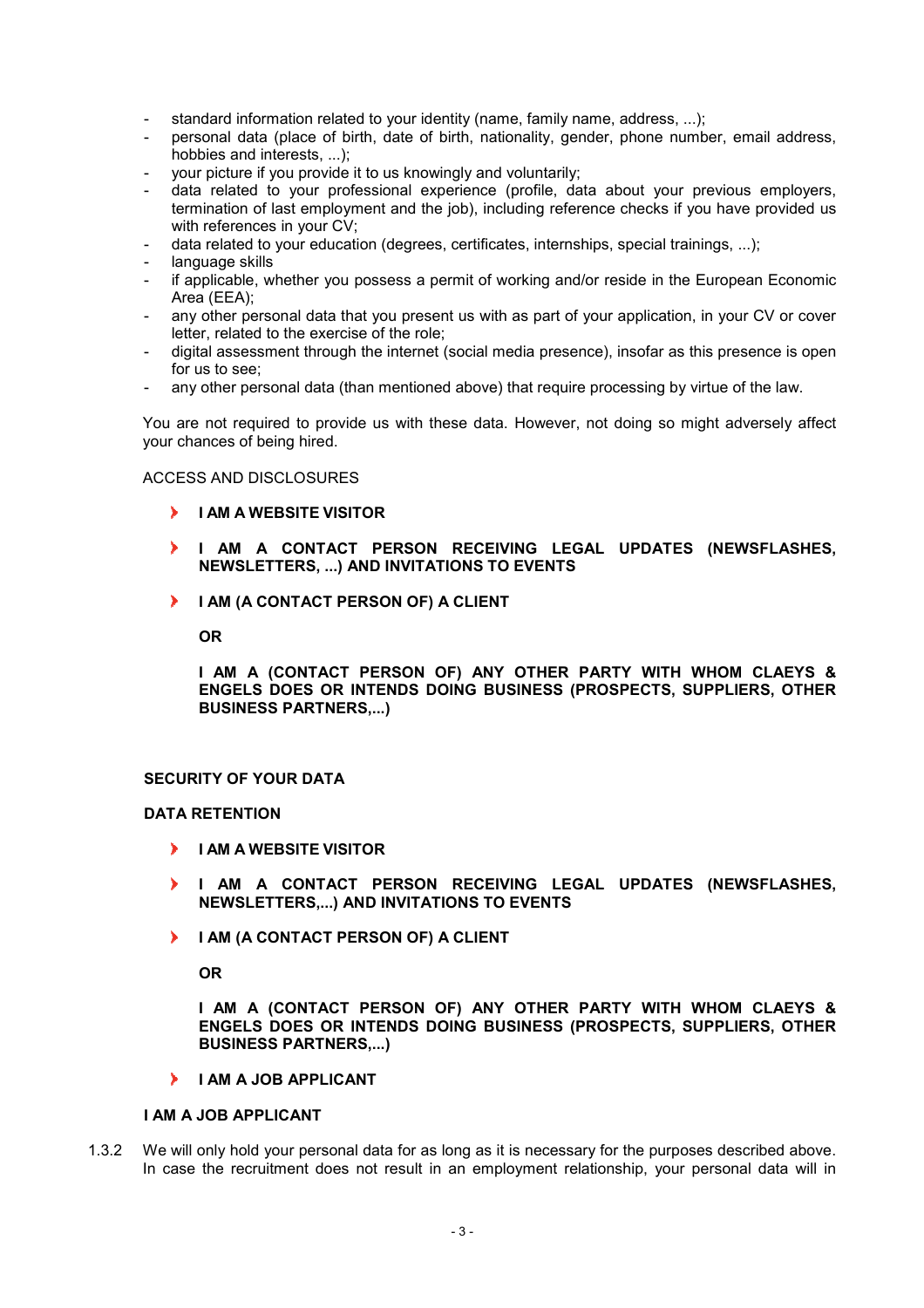principle be retained for five years after the end of the job application procedure for the purposes described above.

### AUTOMATED DECISION-MAKING

## **HOW TO CONTACT US?**

## **CHANGES TO THIS PRIVACY STATEMENT**

## 2. **What is covered by this GDPR Privacy Statement?**

- 2.1 With this Privacy Statement we would like to inform you about why and how we process your personal data when we perform our activities or when you use our websites ("**the Sites**") and any of the services we offer through the Sites, who we give that information to, what your rights are and who you can contact for more information or queries.
- 2.2 This Privacy Statement covers the processing of personal data of:
	- website visitors:
	- contact persons receiving legal updates (newflashes, newsletters,...) and invitations to events;
	- (contact persons of) clients;
	- (contact persons of) any other party with whom Claeys & Engels does or intends doing business (prospects, suppliers, other business partners,...)

However, this Privacy Statement does not apply to the processing of personal data which must remain strictly confidential subject to the obligation of professional secrecy of lawyers (see point 3).

- 2.3 When we refer to "**the Sites**", we mean the webpages with a URL commencing:
	- https://www.claeysengels.be/: the general website about our law firm;
	- https://gdprbelgium.be/: our website dedicated to the GDPR;
	- https://audit.gdprbelgium.be/: our online data mapping tool (username and password required);
	- http://www.socialelections.be/: our website dedicated to the social elections;
	- http://www.opzegging.be/: our website for the calculation of notice periods and indemnities for blue- and white-collar employees;
	- http://www.formuleclaeys.be: our website for the calculation of notice periods and indemnities according to the 2011 Claeys formula which was used for dismissals of white-collar employees until 31 December 2013.
	- https://files.claeysengels.be: our website used to share large files.

This Privacy Statement does not apply to other webpages. In particular, this Privacy Statement does not apply to the webpages with a URL commencing http://jobs.claeysengels.be/ allowing you to apply for job openings.

2.4 The Sites may link to other sites provided by other affiliated companies entities or by third parties. Whilst we try to link only to sites that share our high standards and respect for privacy, we are not responsible for the content or the privacy practices of other websites.

 When linking to any such sites, we strongly recommend you to review the Privacy Statements on these sites, before disclosing any personal information.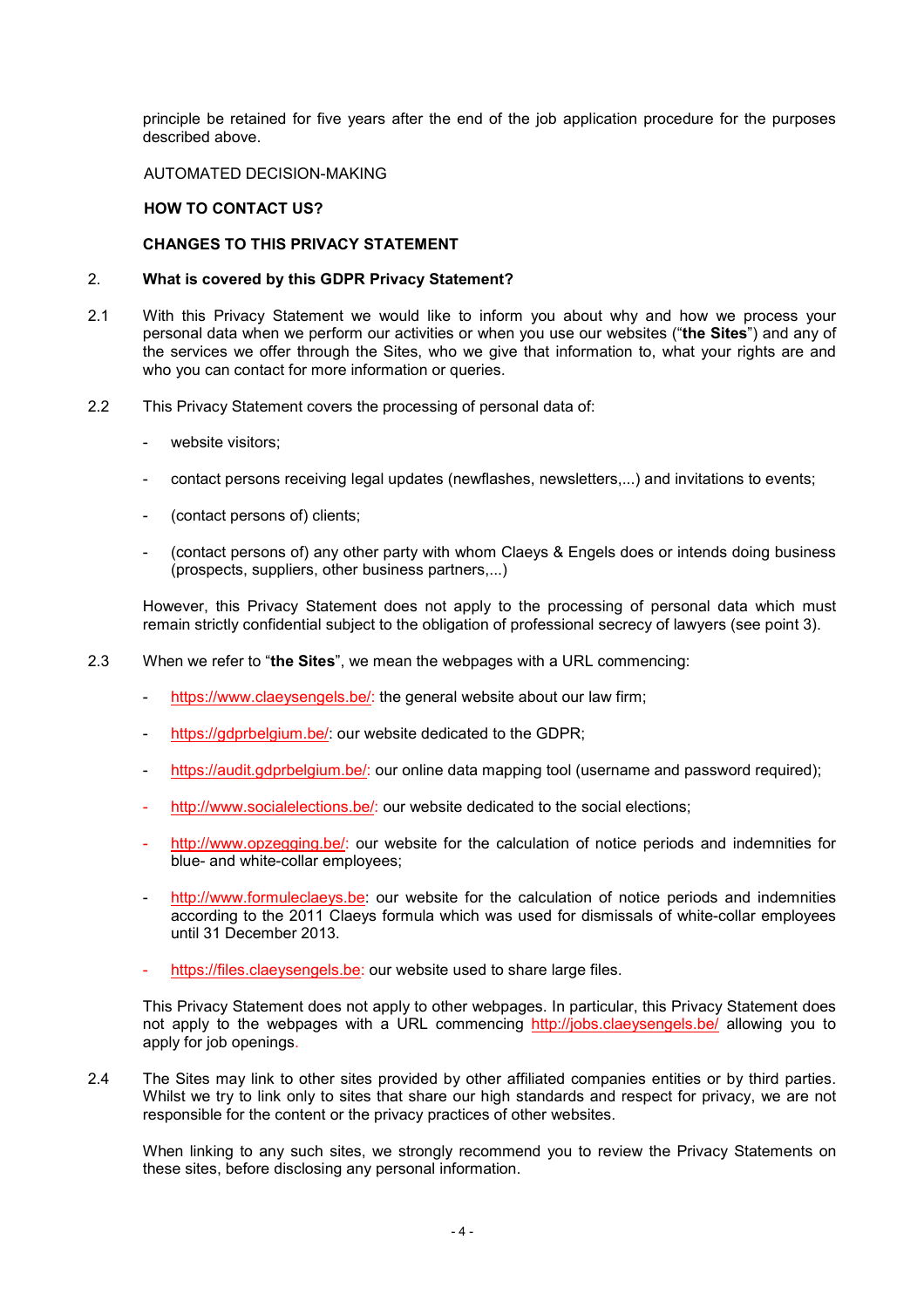## 3. **Professional secrecy**

- 3.1 An important principle that Claeys & Engels must take into account at the level of the firm as a whole, as well as at the level of its individual lawyers and its employees - is the legal professionel secrecy.
- 3.2 The legal professional secrecy covers all confidential information that our lawyers receive or discover in the execution of their tasks, such as but not limited to:
	- − The identity of the client;
	- − All types of correspondance between our lawyers and the client or between our lawyers and other lawyers;
	- − All annexes to this correspondance, such as draft letters, agreements and procedural documents;
	- − All information about the client or about other persons or parties that our lawyers receive or discover, in whatever manner, in the framework of the legal assistance to the client;

− ...

- 3.3 Confidential information that is covered by the professional secrecy, may only be disclosed to courts, arbitral courts and third parties, to the extent that:
	- − the disclosure of this information is relevant, and
	- − the disclosure of this information is in the interest of the client, and
	- the client agrees with the disclosure of this information, and
	- − the disclosure of this information is not legally prohibited.
- 3.4 This Privacy Statement does not apply to the processing of personal data which must remain strictly confidential subject to the obligation of professional secrecy of lawyers, as described above.

### 4. **Why we use your data**

#### 4.1 **I AM A WEBSITE VISITOR**

- 4.1.1 We only process your personal data for legitimate business reasons. These purposes include, but are not limited to:
	- the provision and good organisation of our (online) services;
	- dealing with enquiries, requests and complaints (e.g. sent via online contact form);
	- gathering statistics about the use of the Sites ("*web audience measuring*");
	- improving the Sites' performance and design.

## 4.2 **I AM A CONTACT PERSON RECEIVING LEGAL UPDATES (NEWSFLASHES, NEWSLETTERS, ...) AND INVITATIONS TO EVENTS**

- 4.2.1 We hold a database of our client's details as well as other preferred partners. We process these personal data for legitimate business reasons. These purposes include, but are not limited to:
	- the sending of regular legal updates in the field of HR law (including compensation & benefits, pensions, discrimination, privacy and data protection law), as well as invitations to our events and any other news on our firm or the HR law market in general;
	- dealing with enquiries, requests and complaints on these communications;
	- gathering statistics about these communications.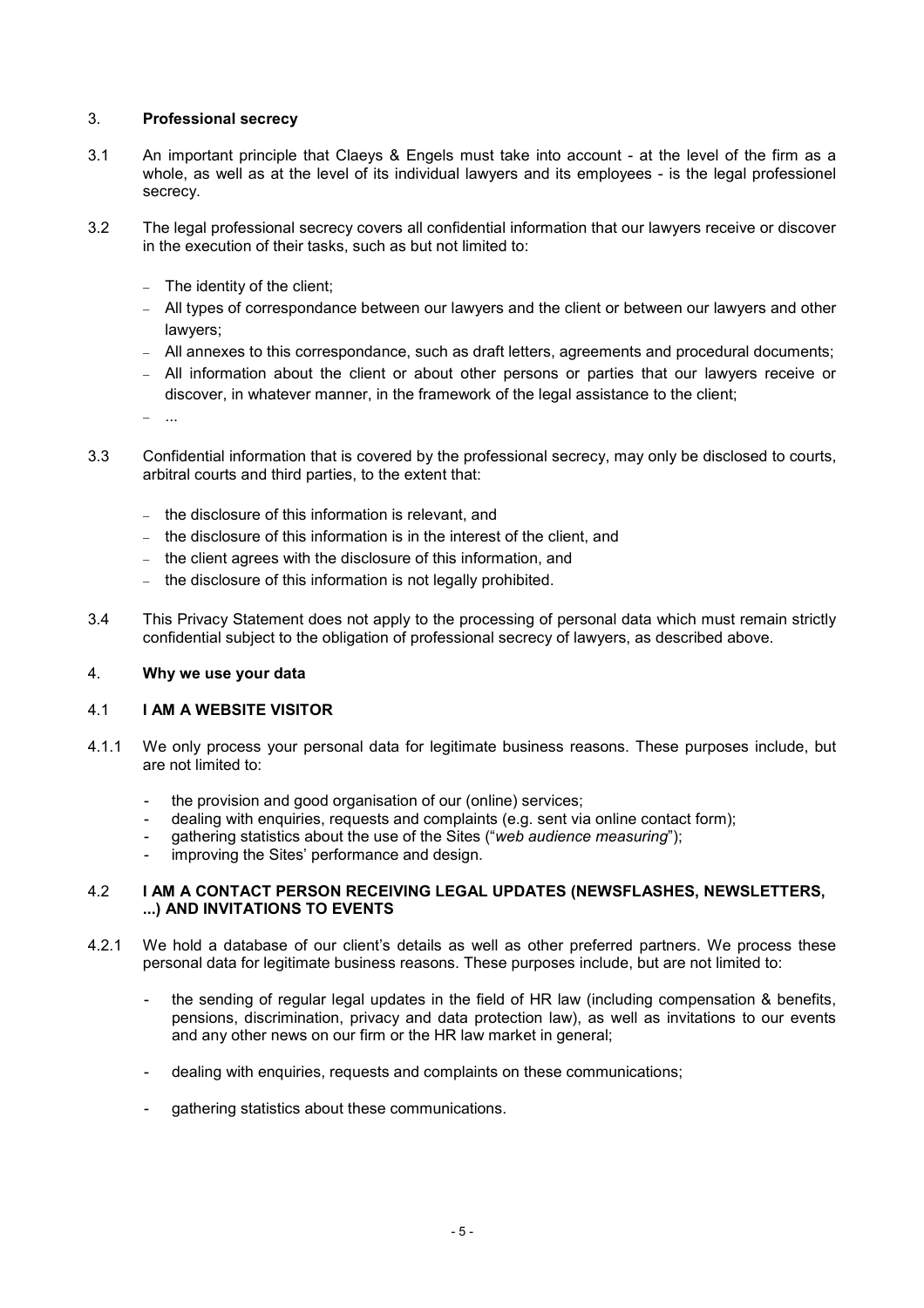## 4.3 **I AM A (CONTACT PERSON OF) A CLIENT**

- 4.3.1 We only process your personal data for legitimate business reasons. These purposes include, but are not limited to:
	- respecting our legal obligations;
	- client management;
	- invoicing and accounting;
	- the provision of information on our company, services and activities;
	- the good organisation of our services;
	- direct marketing;
	- dealing with enquiries, requests and complaints;
	- dispute management;
	- statistics and market research;
	- security.
- 4.3.2 As a (contact person of) a client, you will be added to our contact list for legal updates and invitations to events. For more information about the purposes of this processing, see the legal updates and invitations section (5.2).

### 4.4 **I AM A (CONTACT PERSON OF) ANY OTHER PARTY WITH WHOM CLAEYS & ENGELS DOES OR INTENDS DOING BUSINESS (PROSPECTS, SUPPLIERS, OTHER BUSINESS PARTNERS,...)**

- 4.4.1 We only process your personal data for legitimate business reasons. These purposes include, but are not limited to:
	- respecting our legal obligations;
	- order and supplier management:
	- invoicing and accounting;
	- the provision of information on our company, services and activities;
	- the good organisation of our services:
	- direct marketing:
	- dealing with enquiries, requests and complaints;
	- dispute management:
	- public relations and press contacts;
	- statistics and market research;
	- security.

## 4.5 **I AM A JOB APPLICANT**

4.5.1 The purpose for processing your personal data is to register your application for a job with us and, if this application leads to start our selection procedure, make a profile of you, meaning that we will process all the necessary data that is required for us to assess your job application in view of a potential recruitment. This assessment can also include an assessment by a third party.

In case of positive assessment and decision to hire, we will also process your personal data to prepare an employment contract.

In case of a decision not to hire you, we will retain your personal data for a period of time, in particular in order to be able to contact you if any future job opportunities would seem to match your profile or in order to be able to defend ourselves if you take legal action against us on the basis of the recruitment procedure.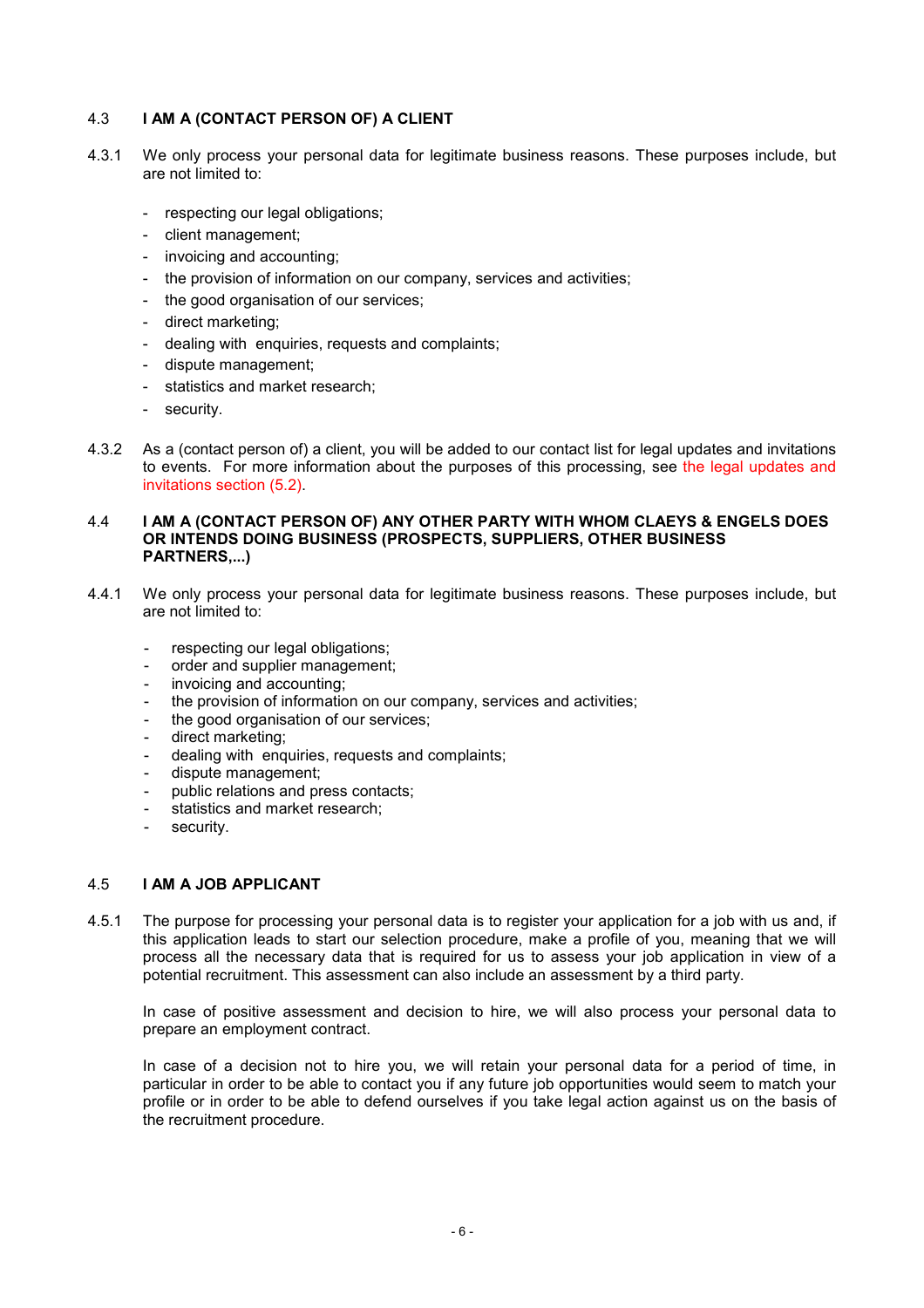## 5. **The legal grounds for processing your data**

### 5.1 **I AM A WEBSITE VISITOR**

5.1.1 When you send a message via the online contact forms or the contact details mentioned on the Sites, your personal data will in principle be processed for the purposes of our legitimate interests (namely the interest to handle all enquiries, requests and complaints sent via this form in the best possible way).

In this respect, we will always determine case by case whether our interests are not overridden by your interests, fundamental rights and freedoms. Please contact us if you would like to obtain more information about this.

### 5.2 **I AM A CONTACT PERSON RECEIVING LEGAL UPDATES (NEWSFLASHES, NEWSLETTERS,...) AND INVITATIONS TO EVENTS**

- 5.2.1 If you are a client, we send our updates and invitations in the context of our existing client relationship, which is in our legitimate interest. Given the existing client relationship, we consider that you are happy with this service we deliver to you to keep you updated.
- 5.2.2 If you are not a client or not related to it, we will send our updates and invitations based on your consent.

## 5.3 **I AM A (CONTACT PERSON OF) A CLIENT**

#### **OR**

### **I AM A (CONTACT PERSON OF) ANY OTHER PARTY WITH WHOM CLAEYS & ENGELS DOES OR INTENDS DOING BUSINESS (PROSPECTS, SUPPLIERS, OTHER BUSINESS PARTNERS,...)**

- 5.3.1 We process your personal data for the purposes mentioned above:
	- when necessary for the performance of contracts to which you are party or in order to take steps at your request prior to entering into a contract;
	- when necessary for compliance with our legal obligations;
	- for the purposes of the legitimate interests of Claeys & Engels, and/or of a third party, including (but not limited to) our activities, client / prospect / supplier management etc.
- 5.3.2 If we have the legal obligation to obtain your free, informed, specific and unambiguous consent to process your personal data for certain purposes (e.g. specific direct marketing or market research activities), we will only process your data for such purposes to the extent that we have obtained such consent from you.
- 5.3.3 If you are a (contact person of) a client, you will be added to our contact list for legal updates and invitations to events. For more information about the legal ground of this processing, see the legal updates and invitations section (5.2).

## 5.4 **I AM A JOB APPLICANT**

5.4.1 The processing of your data is necessary in order to take steps prior to entering into an employment contract and is in our legitimate interests, i.e. the interest to assess and evaluate you before deciding on making an offer of employment, which is, according to us, also in your interests (or at least this does not outweigh our interest). Retaining your personal data for a period of time in order to be able to contact you in case of any future job opportunities or in order to be able to defend ourselves if you take legal action against us on the basis of the recruitment procedure is also in our legitimate interests.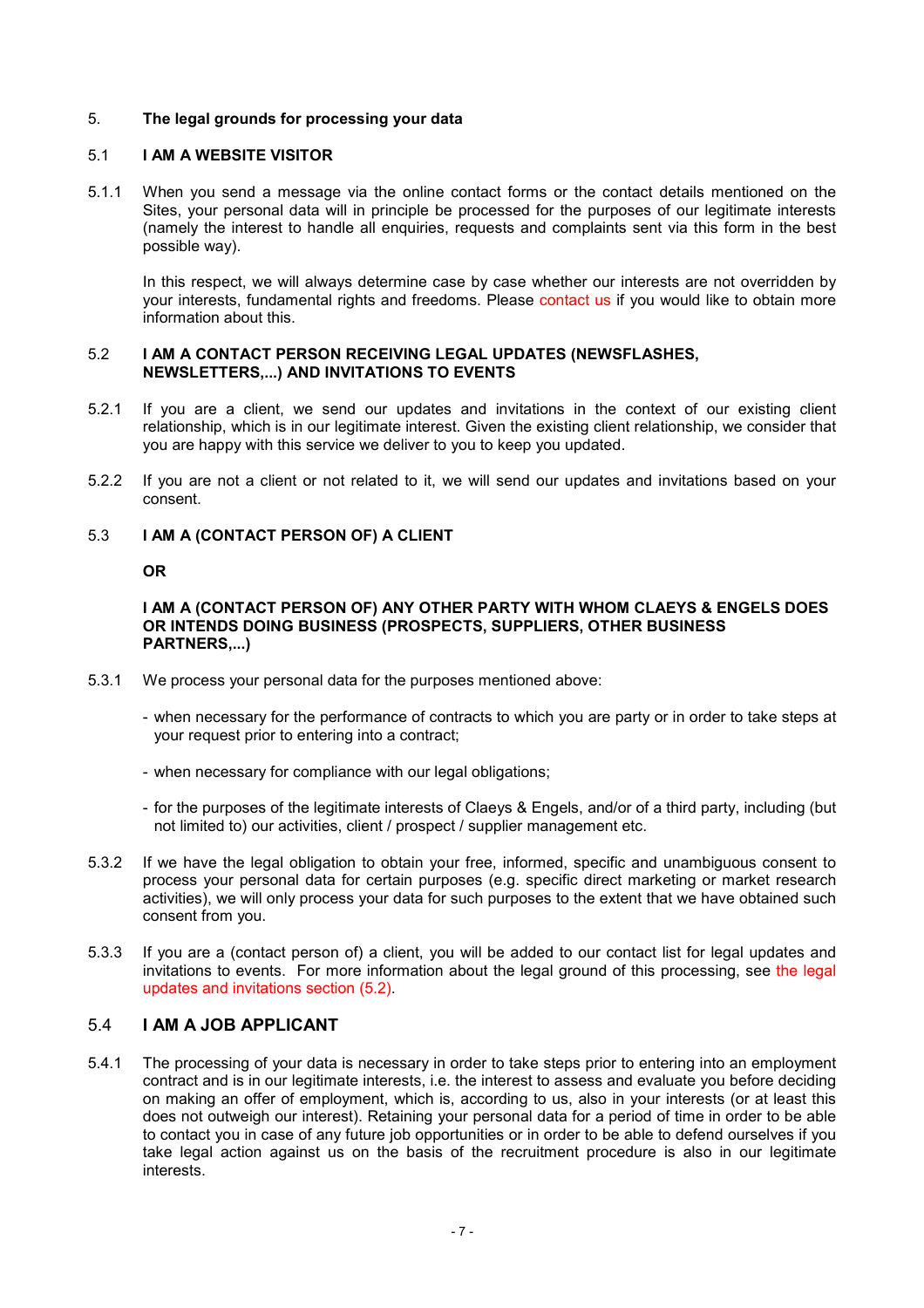# 6. **Your Rights**

- 6.1 You have several rights concerning the information we hold about you. We would like to inform you that you have the right to:
	- obtain confirmation that we are processing your personal data and request a copy of the personal data we hold about you;
	- ask that we update the personal data we hold about you, or correct such personal data that you think is incorrect or incomplete;
	- ask that we delete personal data that we hold about you, or restrict the way in which we use such personal data if you believe that there is no (longer a) lawful ground for us to process it;
	- withdraw consent to our processing of your personal data (to the extent such processing is based on consent);
	- receive a copy of the personal data concerning you, which you have provided to us, in a structured, commonly used and machine-readable format and to transmit such personal data to another party (to the extent the processing is based on consent or a contract);
	- object to our processing of your personal data for which we use legitimate interest as a legal basis, in which case we will cease the processing unless we have compelling legitimate grounds for the processing.

You have also the right to object at any time to the processing of personal data for direct marketing. If you do not want to continue receiving any direct marketing from us, you can contact us (see below) or click on the unsubscribe function in any such communication. In that event, the personal data shall no longer be processed for such purposes.

- 6.2 In order to exercise any of your rights, you can send us a request, indicating the right you wish to exercise:
	- by e-mailing us at privacy@claeysengels.be; or
	- by addressing your query to Olivier Wouters, Managing Partner, Claeys & Engels SRL/BV, Boulevard du Souverain 280, 1160 Brussels.

You may also use these contact details if you wish to make a complaint to us relating to your privacy.

6.3 If you are unhappy with the way we have handled your personal data or any privacy query or request that you have raised with us, you have a right to complain to the Data Protection Authority ("DPA") in your jurisdiction. If you would like to be directed to the appropriate DPA, please contact us.

# 7. **How we obtain DATA**

## 7.1 **I AM A WEBSITE VISITOR**

7.1.1 We may obtain your personal data when you use the Site and its services. This may be for instance the case when you fill in the contact forms on the Sites, when you contact us through the contact details on the Sites or when you use our online service.

## 7.2 **I AM A CONTACT PERSON RECEIVING LEGAL UPDATES (NEWSFLASHES, NEWSLETTERS,...) AND INVITATIONS TO EVENTS**

7.2.1 The personal data we hold in our database were provided to us by you.

# 7.3 **I AM A (CONTACT PERSON OF) A CLIENT**

**OR**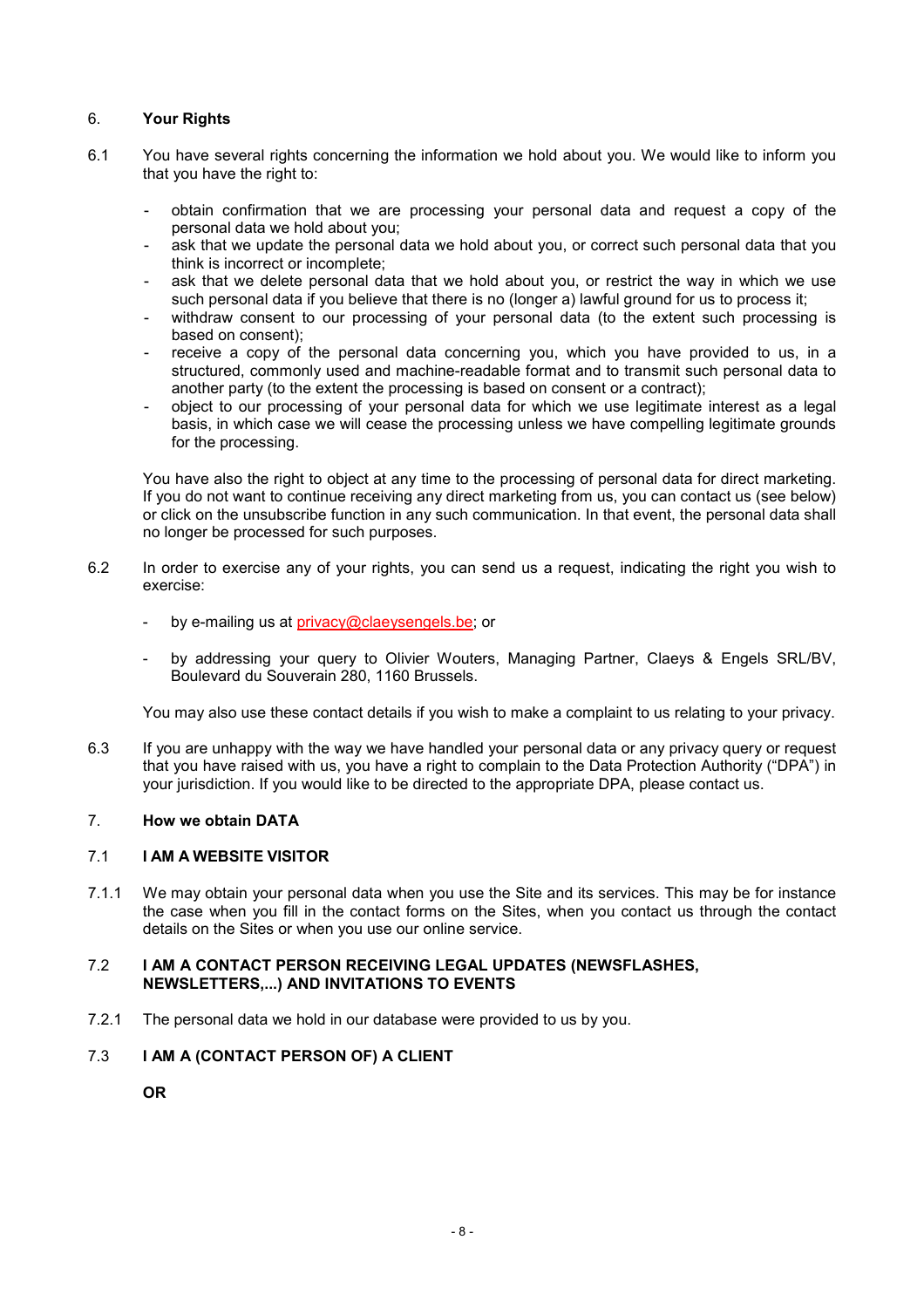#### **I AM A (CONTACT PERSON OF) ANY OTHER PARTY WITH WHOM CLAEYS & ENGELS DOES OR INTENDS DOING BUSINESS (PROSPECTS, SUPPLIERS, OTHER BUSINESS PARTNERS,...)**

- 7.3.1 We may obtain you personal data in the framework of the execution of our business activities.
- 7.3.2 We may obtain such personal data because you give them to us (e.g. by contacting us), because others give them to us (e.g. your employer or third party service providers that we use in the framework of our activities) or because they are publicly available.
- 7.3.3 When we obtain personal data from external parties, we make reasonable efforts to enter into contractual clauses with these parties obliging them to respect the data protection legislation. This can be done by obliging this party to provide you with all necessary information or - if necessary - to obtain your consent for processing the personal data as described in this GDPR Privacy Statement.

## 7.4 **I AM A JOB APPLICANT**

7.4.1 We may obtain your personal data because you give them to us.

#### 8. **Data we collect**

## 8.1 **I AM A WEBSITE VISITOR**

8.1.1 The main personal data we process through the use of the Sites are the following:

# o **Contact form**

We will collect your data when you contract us through the online contact forms on the Sites. The following contact forms can be found on the Sites:

#### https://gdprbelgium.be/

The following data are collected through the contact form on our GDPR website: name, company, function, e-mail address and the content of your message.

#### https://opzegging.be/

The following data are collected through the contact form on our GDPR website: name, company, , e-mail address and the content of your message.

#### o **Services**

We may process your personal data in order to provide the online services on the Sites, such as:

### **Calculation tools**

When you use the calculation tools on the websites https://opzegging.be/ and http://www.formuleclaeys.be, you are asked to enter several data such as:

- The name of the employee;
- The date of entry into service;
- The date of dismissal / the date on which the notice starts;
- Whether the notice is given by the employee or by the employer;
- The status of the employee (white-collar or blue-collar employee);
- The salary and benefits;
- Whether the employee works part-time because of parental leave;
- Whether the white-collar worker has the function of sales representative.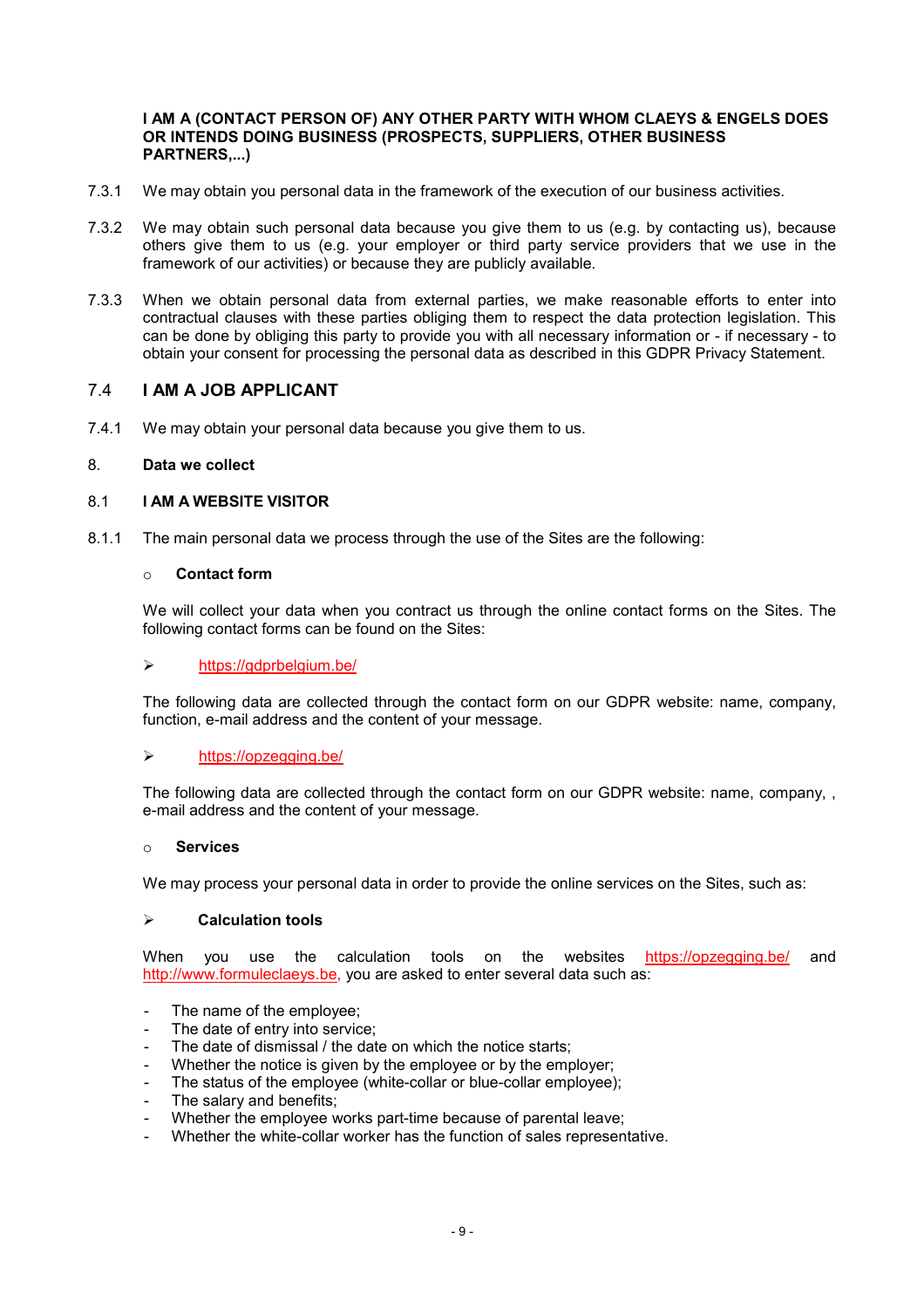These data will only be processed in order to deliver the requested online services (i.e. the calculation of the notice period, the remuneration of the employee, the amount and cost of the termination indemnity etc.) and will not be stored by Claeys & Engels in any way.

## **Social elections**

On our social elections website (http://www.socialelections.be/), you have the possibility to create a social elections calendar based on the election data within your company and to export this calendar.

We will only use the data you enter on the social elections website in order to deliver the requested services and we will not store these data in any way.

## **Transfer of large files**

In order to transfer large files to you through are website https://files.claeysengels.be, we will always need your e-mail address.

The files that we transfer may contain personal data as well and will only be placed on the server for transfer purposes. Dependent on the sensitivity of these data, we may use additional security measures (e.g. usernames and passwords) to protect these data.

### 8.2 **I AM A CONTACT PERSON RECEIVING LEGAL UPDATES (NEWSFLASHES, NEWSLETTERS, ...) AND INVITATIONS TO EVENTS**

- 8.2.1 The personal data we hold in our database consist of:
	- Your name and surname
	- Your e-mail address
	- The company you work
	- Your job title

## 8.3 **I AM (A CONTACT PERSON OF) A CLIENT**

## **OR**

#### **I AM A (CONTACT PERSON OF) ANY OTHER PARTY WITH WHOM CLAEYS & ENGELS DOES OR INTENDS DOING BUSINESS (PROSPECTS, SUPPLIERS, OTHER BUSINESS PARTNERS, ...)**

- 8.3.1 The personal data that we collect or obtain may, among other things, include:
	- Identification data (e.g. name, address (private/work), phone number (private / work), e-mail address (private / work), country of residence), national identification number, passports etc.
	- electronic identification data (e.g. IP addresses, browser type, cookie identifiers, ...);
	- personal characteristics (e.g. age, gender, date of birth, place of birth, nationality, language, family composition, hobby's etc.);
	- financial specifics (e.g. bank account number, creditworthiness...);
	- life style and social circumstances;
	- family circumstances (e.g. marital status);
	- employment and educational data (e.g. organization you work for, job title, current responsibilities, projects, qualifications, trainings, work scheme...);
	- data about the services you request from us;
	- data about how you interact with us (e.g. when you contact us) and other similar information

## 8.4 **I AM A JOB APPLICANT**

8.4.1 As mentioned above, you can apply using the application form on our website.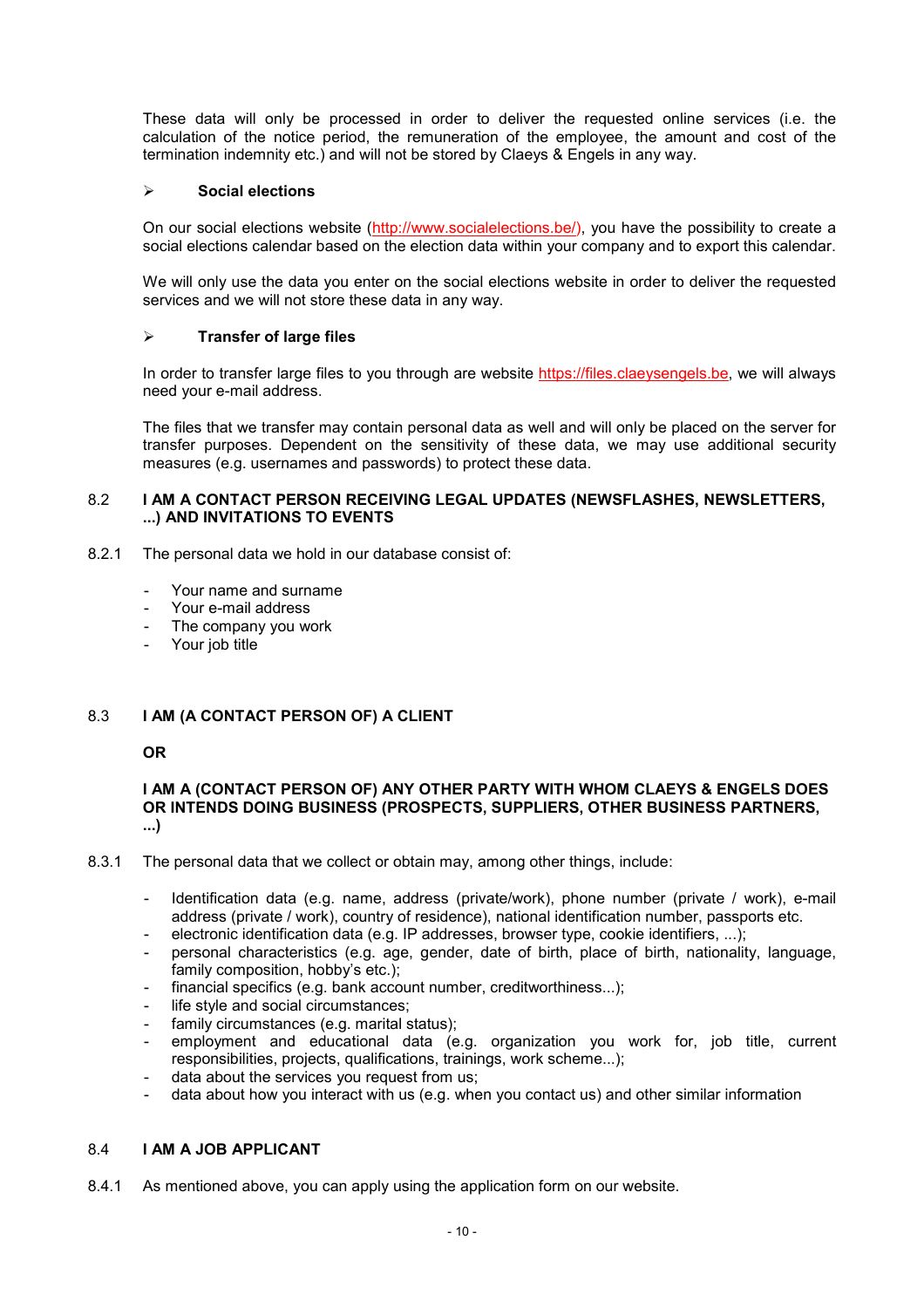In the context of our recruitment and selection procedure, the processing of your personal data may include the following:

- standard information related to your identity (name, family name, address, ...);
- personal data (place of birth, date of birth, nationality, gender, phone number, email address, hobbies and interests, ...);
- your picture if you provide it to us knowingly and voluntarily;
- data related to your professional experience (profile, data about your previous employers, termination of last employment and the job), including reference checks if you have provided us with references in your CV;
- data related to your education (degrees, certificates, internships, special trainings, ...);
- language skills
- if applicable, whether you possess a permit of working and/or reside in the European Economic Area (EEA);
- any other personal data that you present us with as part of your application, in your CV or cover letter, related to the exercise of the role;
- digital assessment through the internet (social media presence), insofar as this presence is open for us to see;
- any other personal data (than mentioned above) that require processing by virtue of the law.

You are not required to provide us with these data. However, not doing so might adversely affect your chances of being hired.

## 9. **ACCESS AND Disclosures**

## 9.1 **I AM A WEBSITE VISITOR**

- 9.1.1 Our staff members will have access to your personal data on a strict 'need-to-know' basis for the purposes described above.
- 9.1.2 Your data are not transferred outside of the EEA.

## 9.2 **I AM A CONTACT PERSON RECEIVING LEGAL UPDATES (NEWSFLASHES, NEWSLETTERS, ...) AND INVITATIONS TO EVENTS**

- 9.2.1 Your personal data may be disclosed to our partners and their assistants, and staff working in our marketing department or our IT department as well as to any service provider who helps us sending out our updates or provides IT assistance with regard to our database.
- 9.2.2 Your data are not transferred outside of the EEA.

# 9.3 **I AM (A CONTACT PERSON OF) A CLIENT**

#### **OR**

## **I AM A (CONTACT PERSON OF) ANY OTHER PARTY WITH WHOM CLAEYS & ENGELS DOES OR INTENDS DOING BUSINESS (PROSPECTS, SUPPLIERS, OTHER BUSINESS PARTNERS,...)**

9.3.1 Our staff members and our lawyers will have access to your personal data on a strict need-to-know basis. We may disclose your personal data to affiliated companies, third parties that provide services to us that reasonably require access to personal data relating to you for one or more of the purposes outlined in the "Why we use your data" section above. The following external parties may for instance be involved: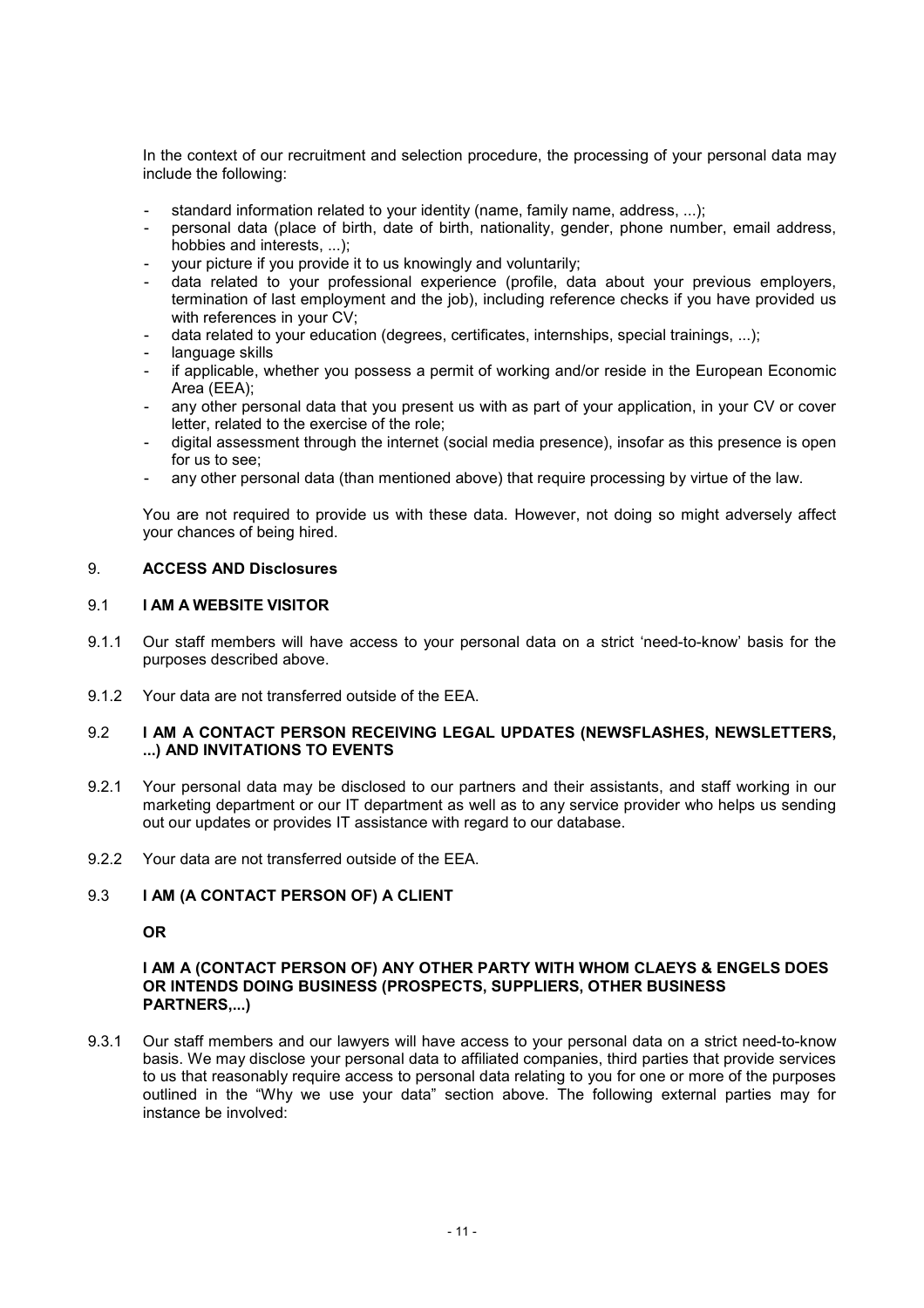- external service providers we rely on for various business services;
- other law firms:
- law enforcement authorities in accordance with the relevant legislation;
- external professional advisors (e.g. consultants of the company).

We reserve the right to disclose your personal information as required by law, or when we believe that disclosure is necessary to protect our rights and/or comply with a judicial proceeding, court order, request from a regulator or any other legal process served on us.

9.3.2 Your data are not transferred outside of the FFA.

#### 10. **Security of your data**

10.1 We employ strict technical and organizational (security) measures to protect your information from access by unauthorised persons and against unlawful processing, accidental loss, destruction and damage both online and offline.

These measures include:

- training to relevant staff to ensure they are aware of our privacy obligations when handling personal data;
- administrative and technical controls to restrict access to personal data on a 'need to know' basis (passwords);
- technological security measures, including fire walls, encryption and anti-virus software;
- login access blocks in case of loss or theft of devices ;
- e-monitoring
- physical security measures, such as security badges to access our premises.
- 10.2 Although we use appropriate security measures once we have received your personal data, the transmission of data - especially over the internet (including by e-mail) - is never completely secure. We endeavor to protect personal data, but we cannot guarantee the security of data transmitted to us or by us.

We limit access to your personal information to those who we believe reasonably need to come into contact with that information in order to carry out their jobs.

#### 11. **data retention**

## 11.1 **I AM A WEBSITE VISITOR**

- 11.1.1 Your personal data will not be retained longer than necessary for the purposes described above.
- 11.1.2 As a general rule, personal data obtained through the contact form on our website are stored for a period of 5 years.

Depending on the specific situation and the applicable national legislation, we may however retain your personal data for a longer period. This will in particular be the case if any of the following periods is longer : (i) as long as is necessary for our daily business; (ii) any retention period that is required by law; or (iii) the end of the period in which litigation or investigations might arise.

### 11.2 **I AM A CONTACT PERSON RECEIVING LEGAL UPDATES (NEWSFLASHES, NEWSLETTERS,...) AND INVITATIONS TO EVENTS**

- 11.2.1 Your personal data will not be retained longer than necessary for the purposes described above.
- 11.2.2 We will keep your data as long as you are working in a company that is a client of Claeys & Engels. We consider any company we have worked for as a client. If we have not received any assignments during a period of 3 years starting of our last professional contact, your company will no longer be considered to be a Claeys & Engels client.